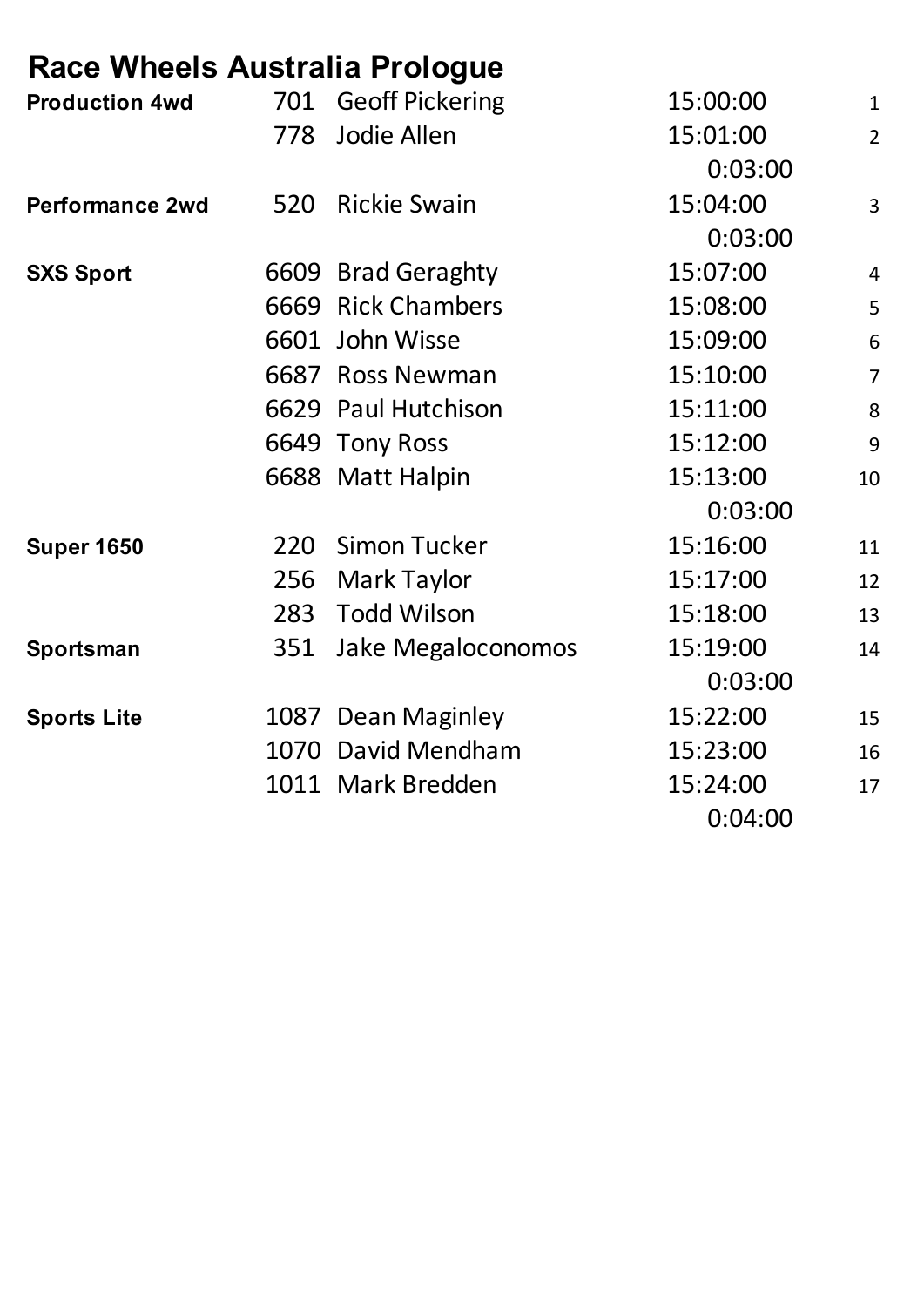# **Race Wheels Australia Prologue**

#### **SXS Turbo**

| 697            | <b>Phillip Lovett</b>       | 15:28:00 | 18 |
|----------------|-----------------------------|----------|----|
| 621            | Toby Whately                | 15:29:00 | 19 |
| 698            | <b>Peter Carr</b>           | 15:30:00 | 20 |
| 636            | <b>Simon Evans</b>          | 15:31:00 | 21 |
| 604            | <b>Jeff McNiven</b>         | 15:32:00 | 22 |
| 613            | Mike Zacka                  | 15:33:00 | 23 |
| 611            | David Loughnan              | 15:34:00 | 24 |
| $\overline{2}$ | <b>Roydn Bailey</b>         | 15:35:00 | 25 |
| 664            | <b>Michael Schneider</b>    | 15:36:00 | 26 |
| 635            | Jackson Evens               | 15:37:00 | 27 |
| 3              | <b>Greg Campbell</b>        | 15:38:00 | 28 |
| 607            | <b>Greg Gualandi</b>        | 15:39:00 | 29 |
| 617            | Glen Akroyd                 | 15:40:00 | 30 |
| 681            | <b>Jason Flavell</b>        | 15:41:00 | 31 |
| 619            | <b>Christian Rich</b>       | 15:42:00 | 32 |
| 614            | Zac Marsh                   | 15:43:00 | 33 |
| 618            | James Hutchinson            | 15:44:00 | 34 |
| 610            | <b>Thomas Swinglehurst</b>  | 15:45:00 | 35 |
| 624            | <b>Kye Floyd</b>            | 15:46:00 | 36 |
| 646            | <b>Jake Swinglehurst</b>    | 15:47:00 | 37 |
| 649            | <b>Troy Daley</b>           | 15:48:00 | 38 |
| 660            | <b>Daniel Hughes</b>        | 15:49:00 | 39 |
| 668            | <b>Christopher Voles</b>    | 15:50:00 | 40 |
| 672            | Joshua Weidman              | 15:51:00 | 41 |
| 688            | <b>Christian Montesalvo</b> | 15:52:00 | 42 |
| 691            | <b>Richard Tassin</b>       | 15:53:00 | 43 |
| 695            | Clayton Lyndon              | 15:54:00 | 44 |
| 699            | Dale Little                 | 15:55:00 | 45 |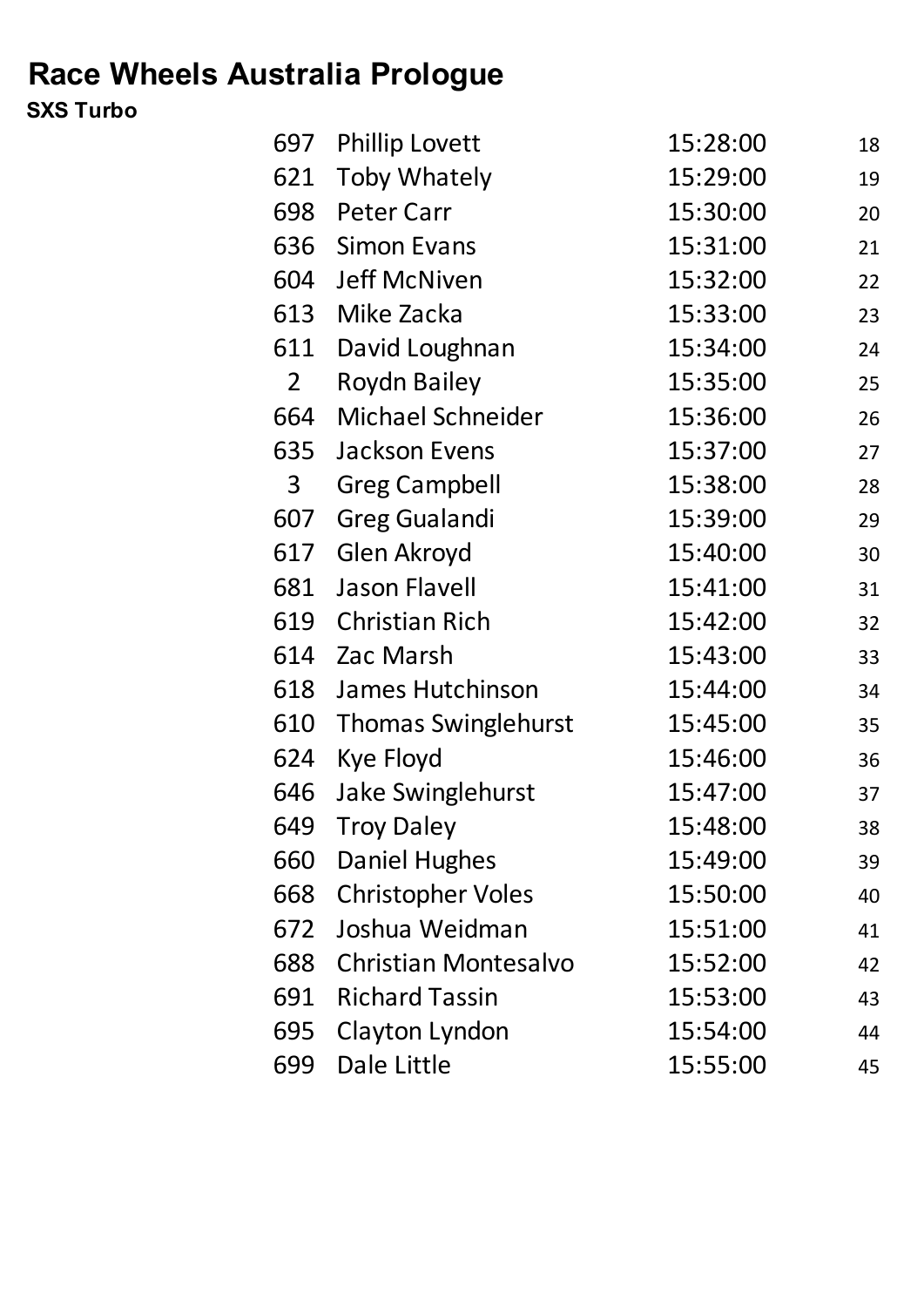## **Race wheels Australia Prologue**

| <b>Extreme 4wd</b> |     |                          | 0:05:00  |    |
|--------------------|-----|--------------------------|----------|----|
|                    | 818 | <b>Haydn Bentley</b>     | 16:00:00 | 46 |
|                    | 807 | <b>Stephen Riley</b>     | 16:01:00 | 47 |
|                    | 886 | <b>Michael Dolan</b>     | 16:02:00 | 48 |
|                    | 864 | <b>Lucus Yates</b>       | 16:03:00 | 49 |
|                    |     | 865 Luke McNicol         | 16:04:00 | 50 |
| <b>Pro Lite</b>    |     |                          | 0:06:00  |    |
|                    | 135 | <b>Andrew Mowles</b>     | 16:10:00 | 51 |
|                    | 119 | Jason Richards           | 16:11:00 | 52 |
|                    | 116 | <b>Michael Spokes</b>    | 16:12:00 | 53 |
|                    | 115 | <b>Alexandra Howells</b> | 16:13:00 | 54 |
|                    | 182 | Pat Philp                | 16:14:00 | 55 |
|                    | 177 | Mel Brandle              | 16:15:00 | 56 |
|                    | 171 | <b>Trevor Hanks</b>      | 16:16:00 | 57 |
|                    | 188 | Sam Egan                 | 16:17:00 | 58 |
|                    | 175 | Joseph Patterson         | 16:18:00 | 59 |
|                    | 154 | <b>Glenn Collis</b>      | 16:19:00 | 60 |
|                    | 189 | lan Baker                | 16:20:00 | 61 |
|                    | 108 | David Ellsworth          | 16:21:00 | 62 |